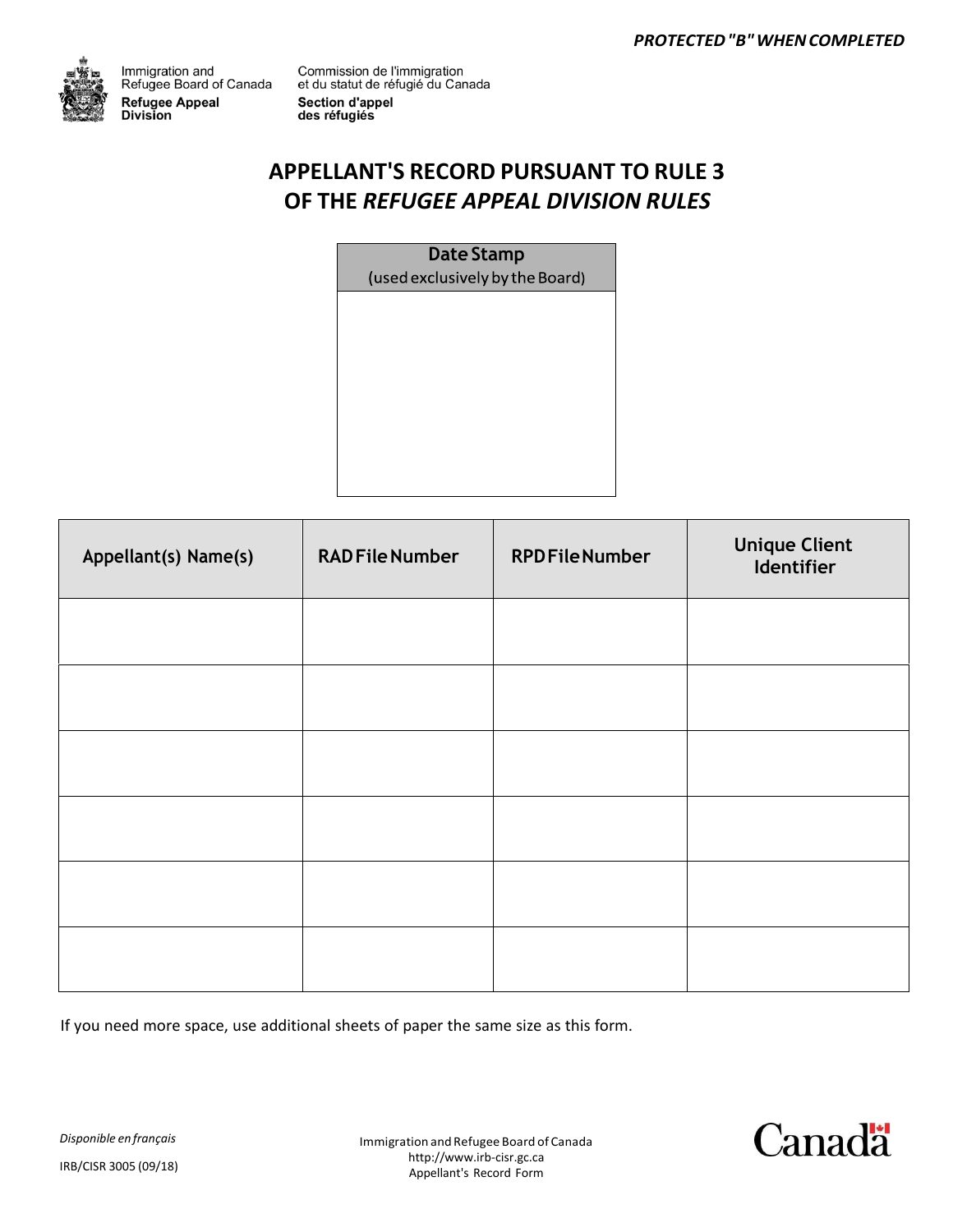### **TABLE OF CONTENTS APPELLANT'S RECORD**

### **Rule 3(3)(a) to (g) of the** *Refugee Appeal Division Rules (RAD Rules)*

#### **The Appellant's record contains the following documents: Page**

- (a) all or part of the transcript of the RPD hearing if the Appellant wants to rely on the transcript in the appeal, together with a declaration, signed by the transcriber, that includes the transcriber's name and a statement that the transcript is accurate;
- (b) any documents that the RPD refused to accept as evidence, during or after the hearing, if the Appellant wants to rely on the documents in the appeal;
- (c) a written statement indicating
	- i) whether the Appellant is relying on any evidence referred to in section 110(4) of the *Immigration and Refugee Protection Act* (IRPA),<sup>1</sup>
	- ii) whether the Appellant is requesting that a hearing be held under section 110(6) of the IRPA, and if they are requesting a hearing, whether they are making an application under rule 66 of the *RAD Rules* to change the location of the hearing, and
	- iii) the language and dialect, if any, to be interpreted, if the RAD decides that a hearing is necessary and the Appellant needs an interpreter; $<sup>2</sup>$ </sup>
- (d) any documentary evidence that the Appellant wants to rely on in the appeal;
- (e) any law, case law or other legal authority that the Appellant wants to rely on in the appeal; and
- (f) a memorandum that includes full and detailed submissions in accordance with rule 3(3)(g) of the *RAD Rules*.



<sup>1</sup> See the form entitled Written Statement Concerning New Evidence at the RAD (Rule 3(3)(d)(i) of the *RAD Rules)*.

<sup>2</sup> See the form entitled Written Statement Concerning the Hearing at the RAD (Rules 3(3)(d)(ii) and (iii) of the *RAD Rules)*.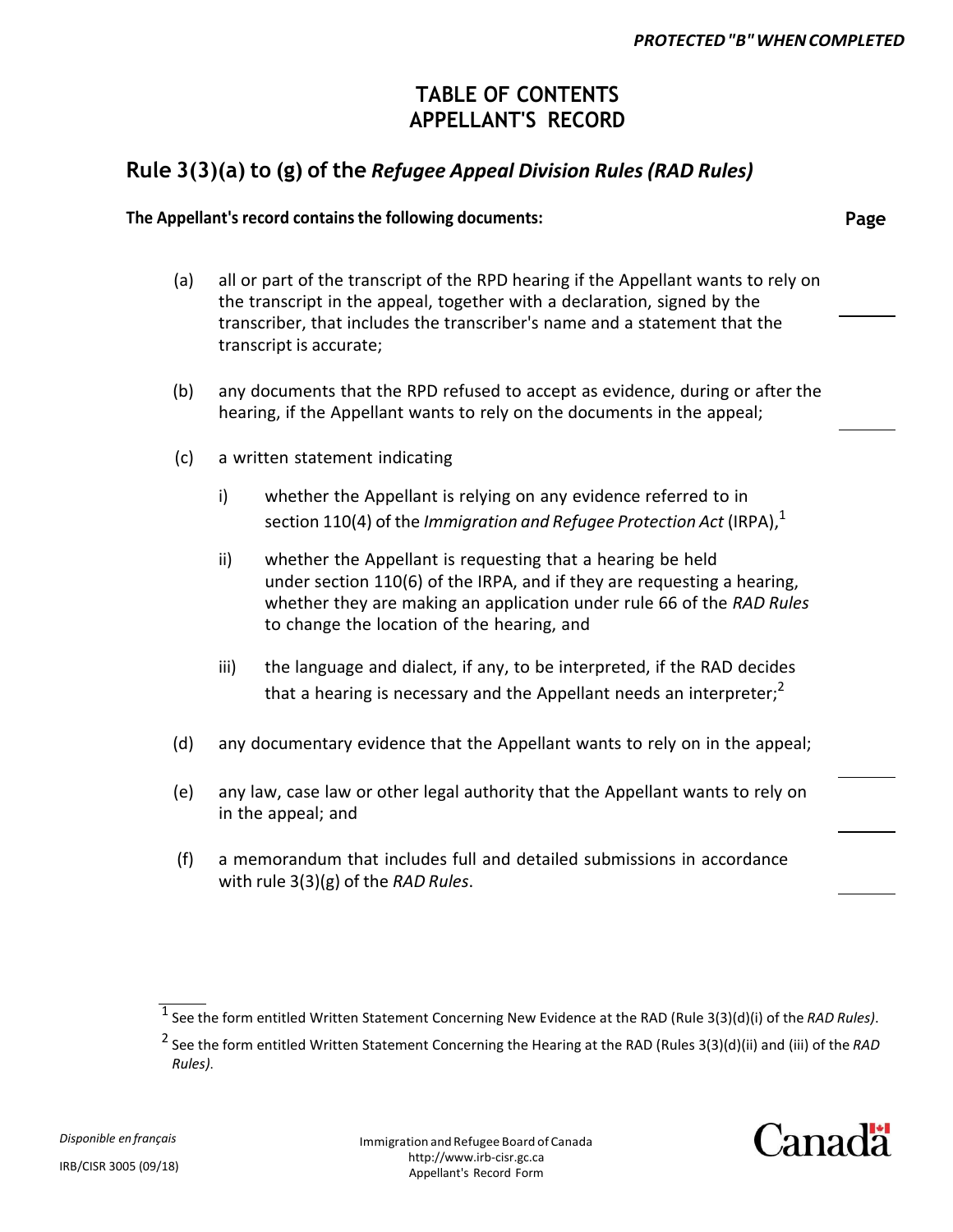

Immigration and Refugee Board of Canada **Refugee Appeal Division** 

Commission de l'immigration et du statut de réfugié du Canada **Section d'appel** des réfugiés

### **Written Statement Concerning New Evidence at the RAD (Rule 3(3)(d)(i) of the** *RAD Rules***)**

1. My name is \_\_\_\_\_\_\_\_\_\_\_\_\_\_\_\_\_\_\_\_\_\_\_\_\_\_\_\_\_\_\_\_\_\_\_\_\_\_\_\_\_\_\_\_\_\_\_.

\_\_\_\_\_\_\_\_\_\_\_\_\_\_\_\_\_\_\_\_\_\_\_\_\_\_\_\_\_\_\_\_\_\_\_\_\_\_\_\_\_\_\_.

\_\_\_\_\_\_\_\_\_\_\_\_\_\_\_\_\_\_\_\_\_\_\_\_\_\_\_\_\_\_\_\_\_\_\_\_\_\_\_\_\_\_\_\_\_

- 2. I am the appellant/one of the appellants in the appeal before the Refugee Appeal Division bearing number
- 3. I am presenting evidence referred to in section 110(4) of the *Immigration and Refugee Protection Act* (IRPA).
- 4. The evidence I am presenting is :

Name of the evidence

5. I explain in my Memorandum, at page , how this evidence meets the requirements of subsection  $110(4)^1$  of the IRPA and how that evidence relates to the appellant(s).

 $<sup>1</sup>$  Section 110 of the IRPA reads as follows: On appeal, the person who is the subject of the appeal may present only evidence that arose</sup> after the rejection of their claim or that was not reasonably available, or that the person could not reasonably have been expected in the circumstances to have presented, at the time of the rejection.

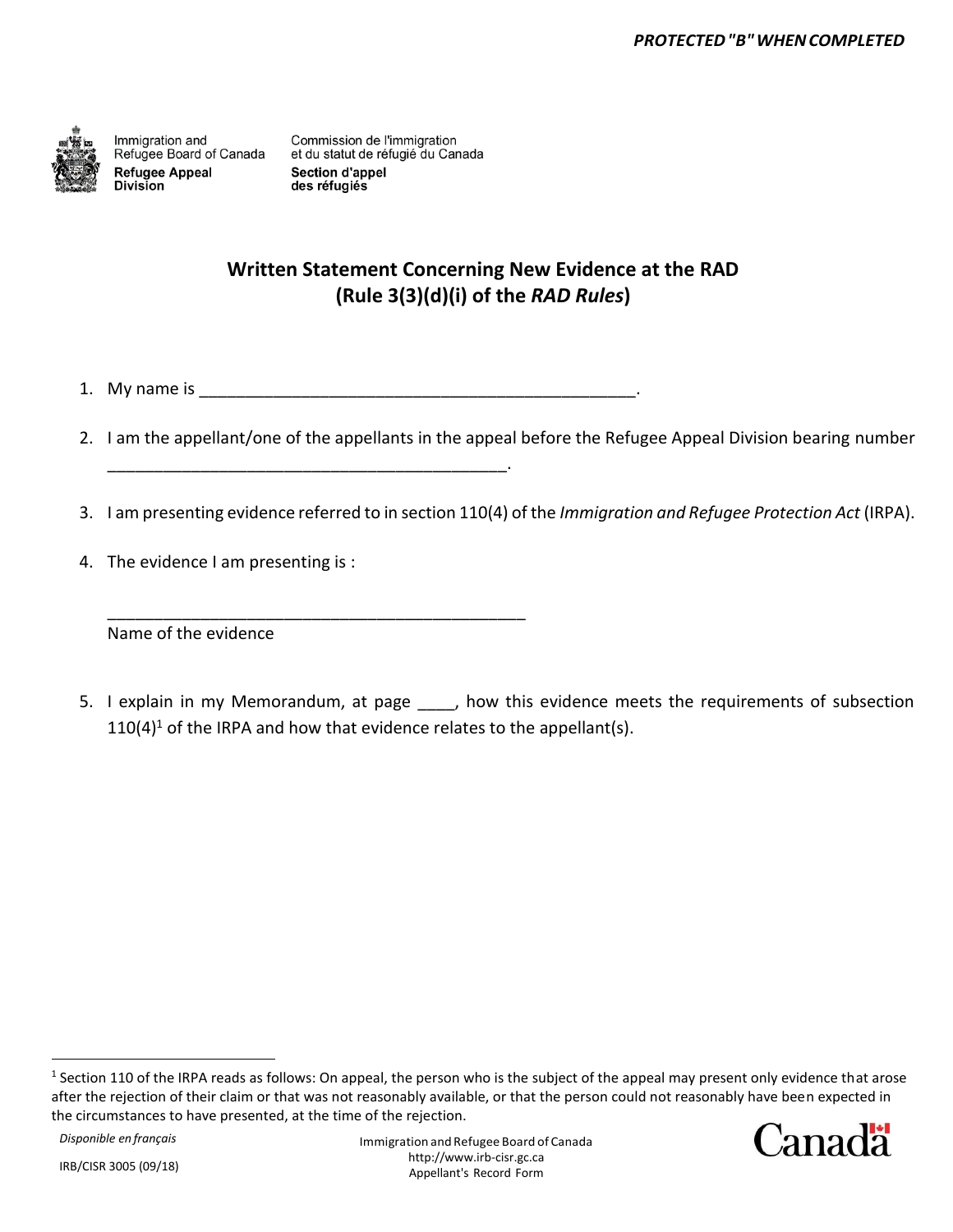

## **Written Statement Concerning the Hearing at the RAD (Rule 3(3)(d)(ii) and (iii) of the** *RAD Rules)*

- 1. My name is \_\_\_\_\_\_\_\_\_\_\_\_\_\_\_\_\_\_\_\_\_\_\_\_\_\_\_\_\_\_\_\_\_\_\_\_\_\_\_\_\_\_\_\_\_\_\_\_\_\_\_\_\_\_\_.
- 2. I am the appellant/ one of the appellants in the appeal at the Refugee Appeal Division (RAD) bearing number\_\_\_\_\_\_\_\_\_\_\_\_\_\_\_\_\_\_\_\_\_\_\_\_\_\_\_\_\_\_\_\_\_\_\_\_\_\_\_\_\_\_\_\_\_.
- 3. I am presenting evidence referred to in subsection 110(4)<sup>1</sup> of the *Immigration and Refugee Protection Act* (IRPA).
- 4. I am requesting that a hearing be held under subsection  $110(6)^2$  of the IRPA.

| 5. | I am making an application under Rule 66 of the Refugee Appeal Division Rules to change the |                                                  |  |
|----|---------------------------------------------------------------------------------------------|--------------------------------------------------|--|
|    | location of the hearing.                                                                    |                                                  |  |
|    | am not making an application to change the location of the hearing.                         |                                                  |  |
| 6. | I am requesting an interpreter in the                                                       | language, and in the                             |  |
|    |                                                                                             | dialect, if any, for the purpose of the hearing. |  |
|    | 7. I am requesting that the hearing be held in English.                                     |                                                  |  |

- am requesting that the hearing be held in English I am requesting that the hearing be held in French.
- 8. I explain in my Memorandum, at page , why the Division should hold a hearing under subsection  $110(6)^2$  of the IRPA.

*Disponible en français*

Immigration andRefugee Board of Canada http://www.irb-cisr.gc.ca Appellant's Record Form



<sup>&</sup>lt;sup>1</sup> Section 110(4) of the IRPA reads as follows: On appeal, the person who is the subject of the appeal may present only evidence that arose after the rejection of their claim or that was not reasonably available, or that the person could not reasonably have been expected in the circumstances to have presented, at the time of the rejection.

<sup>&</sup>lt;sup>2</sup> Section 110(6) of the IRPA reads as follows: The Refugee Appeal Division may hold a hearing if, in its opinion, there is documentary evidence referred to in subsection (3)

<sup>(</sup>a) that raises a serious issue with respect to the credibility of the person who is the subject of the appeal;

<sup>(</sup>b) that is central to the decision with respect to the refugee protection claim; and

<sup>(</sup>c) that, if accepted, would justify allowing or rejecting the refugee protection claim.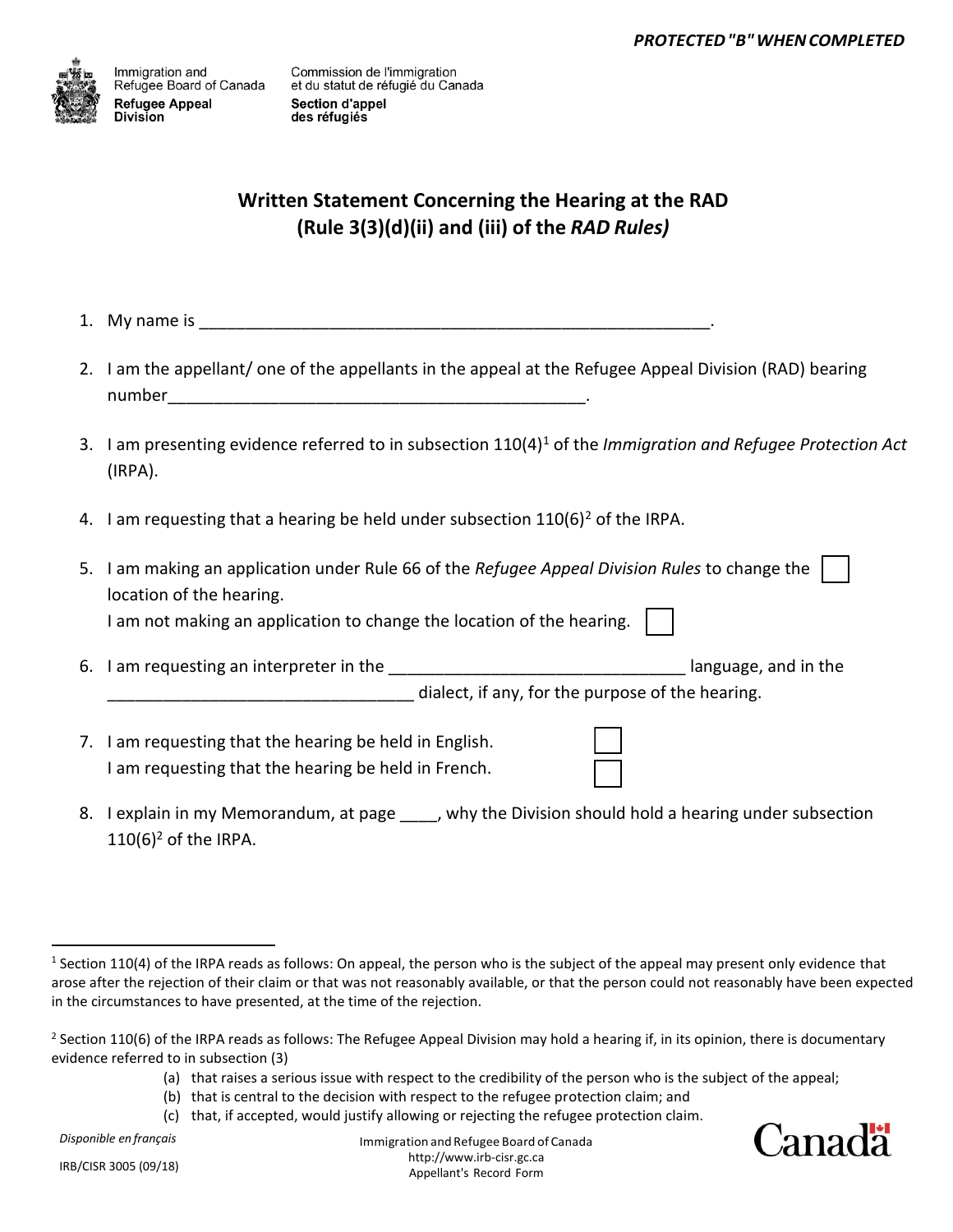# **Rule 3 (3)(g)ofthe***Refugee Appeal Division Rules***(***RAD Rules***) THE IMMIGRATION AND REFUGEE BOARD OF CANADA TOTHE REFUGEE APPEAL DIVISIONOF APPELLANT'S MEMORANDUM**

#### **Note:**

Protection Division's (RPD) written reasons for the decision. $<sup>1</sup>$ </sup> Appeal Division (RAD) within 45 days after the day on which the Appellant receives the Refugee The Appellant's memorandum is part of the Appellant's record which must be received by the Refugee

15 pages if typewritten on both sides.  $2^2$ The Appellant's memorandum must not be more than 30 pages long if typewritten on one side or

## **SECTIONI:INFORMATION ABOUT YOUAND YOUR APPEAL TO THE RAD**

#### **1.1 InformationontheAppellant(s).**

*Indicate the Appellant's name and that of any other person making an appeal whose claim for refugee protection was joined to the Appellant's claim for refugee protection.*

| Appellant(s) Name(s) | <b>RAD File Number</b> | <b>RPDFileNumber</b> | <b>Unique Client</b><br>Identifier |
|----------------------|------------------------|----------------------|------------------------------------|
|                      |                        |                      |                                    |
|                      |                        |                      |                                    |
|                      |                        |                      |                                    |
|                      |                        |                      |                                    |

If you need more space, use additional sheets of paper the same size as this form.

*Disponible en français*



<sup>1</sup> Rule 3(5) of the *RAD Rules*, SOR/2012-257 and section 159.91(1)(b) of the *Immigration and Refugee Protection Regulations*, SOR/2002-227.

<sup>2</sup> Rule 3(4) of the *RAD Rules*, SOR/2012-257.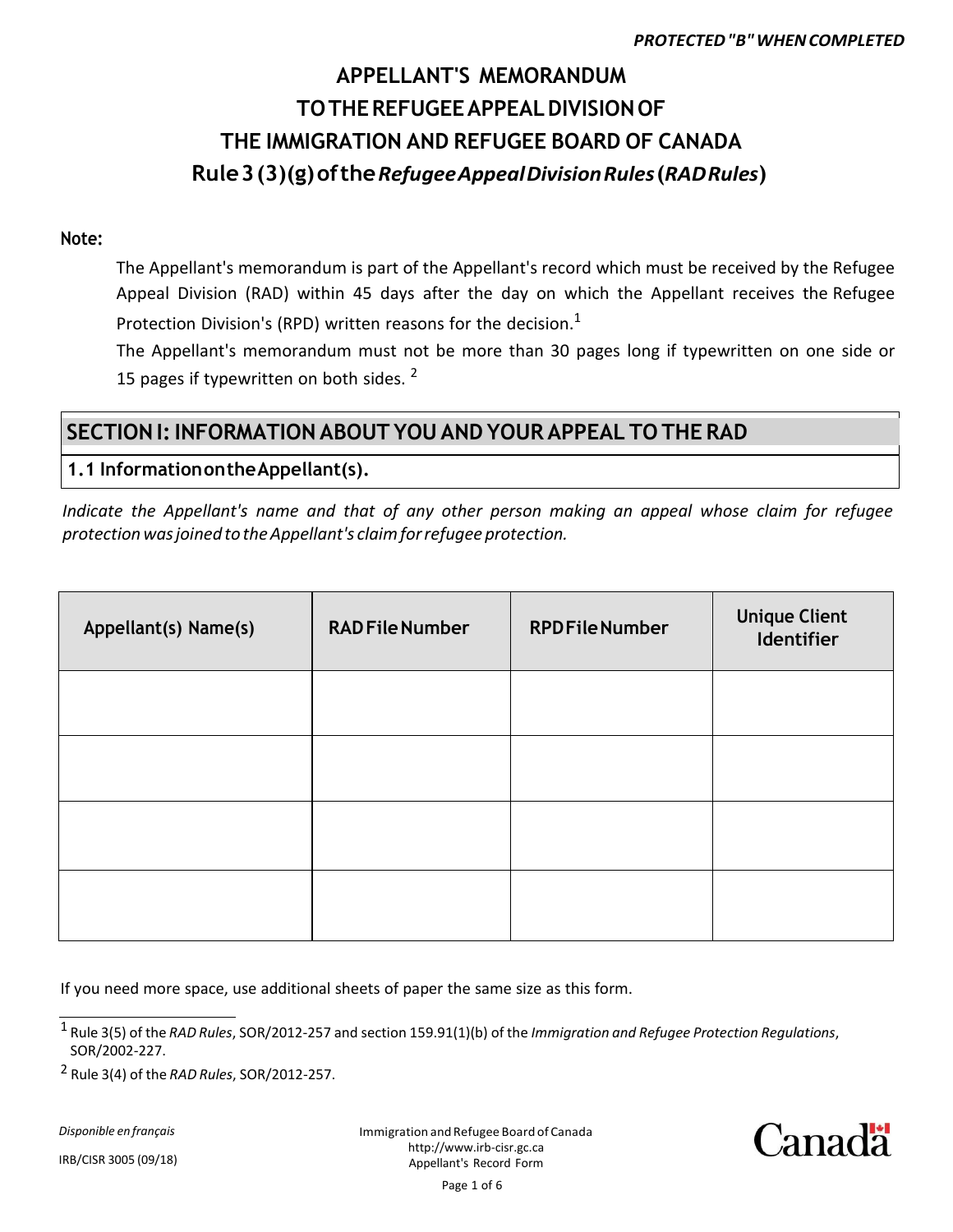#### **1.2 Information on the RPD decision and the RAD appeal.**

|                                                     | dd/mm/yy |
|-----------------------------------------------------|----------|
| Date of the RPD Notice of Decision                  |          |
| Date written RPD reasons were received              |          |
| Date of providing the Notice of Appeal to the RAD   |          |
| Date of providing the Appellant's record to the RAD |          |

### **SECTION II: SUBMISSIONS**

#### **2.1Explainwhataretheerrorsthatarethegroundsoftheappeal.**

Provide full and detailed submissions regarding each error.

If you need more space, use additional sheets of paper the same size as this form.

*Disponible en français*

IRB/CISR 3005 (09/18)

Immigration andRefugee Board of Canada http://www.irb-cisr.gc.ca Appellant's Record Form Page 2 of 6

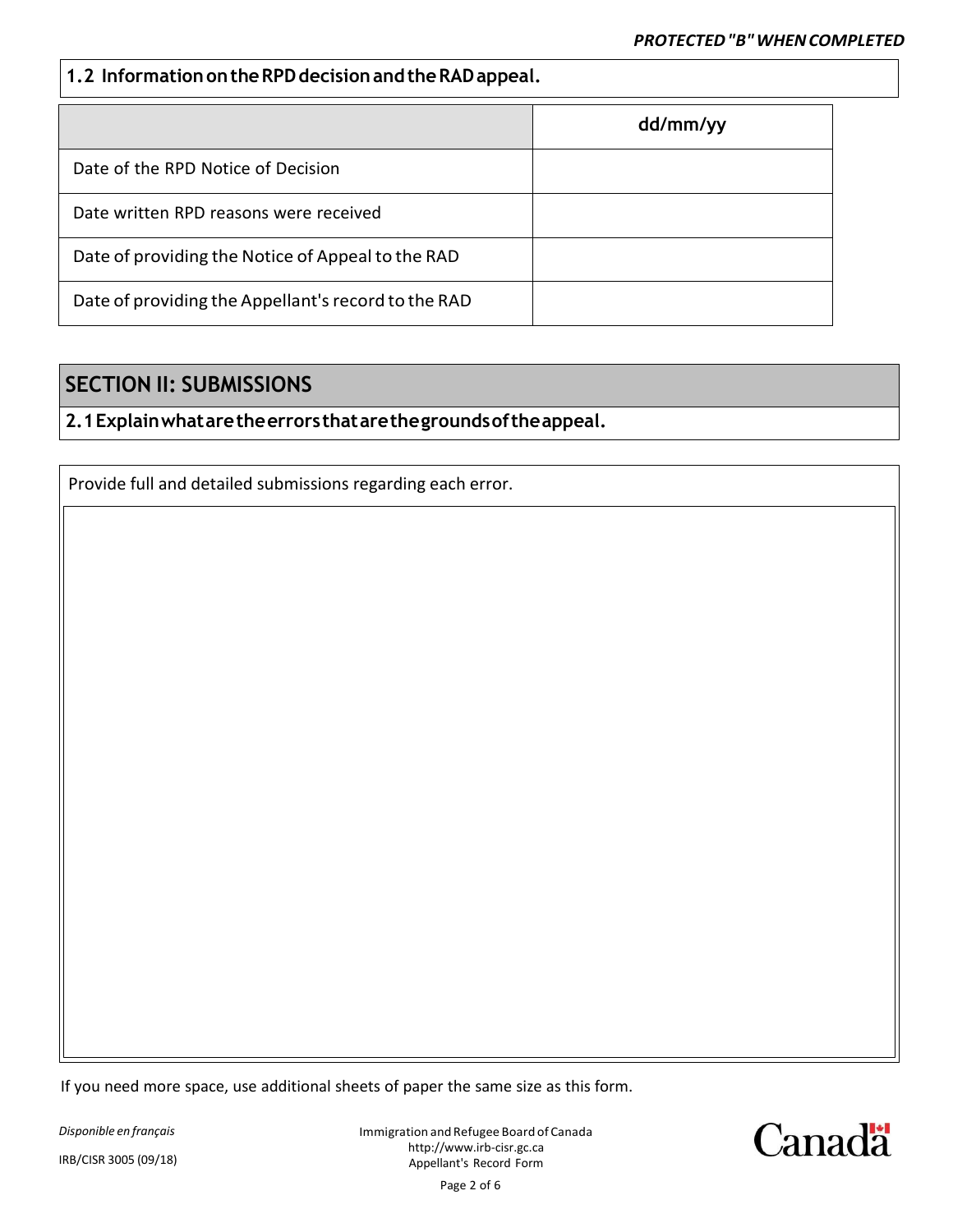### **2.2 Wherearelocatedtheerrors thatarethegroundsoftheappeal?**

*Indicate where are located the errors that are the grounds of the appeal.*

#### **In the RPD written reasons**

| Page(s) number(s) | Paragraph(s) number(s) | Line(s) number(s) |
|-------------------|------------------------|-------------------|
|                   |                        |                   |
|                   |                        |                   |
|                   |                        |                   |
|                   |                        |                   |
|                   |                        |                   |

#### **In the transcript of the RPD hearing**

| Page(s) number(s) | Paragraph(s) number(s) | Line(s) number(s) |
|-------------------|------------------------|-------------------|
|                   |                        |                   |
|                   |                        |                   |
|                   |                        |                   |
|                   |                        |                   |
|                   |                        |                   |

#### **In any audio or electronic recording of the RPD hearing**

| <b>Number</b> | <b>Track</b><br><b>Number</b> | <b>Start time</b><br>(specify hours and<br>minutes) | End time<br>(specify hours and<br>minutes) | Length of excerpt<br>(specify hours and minutes) |
|---------------|-------------------------------|-----------------------------------------------------|--------------------------------------------|--------------------------------------------------|
|               |                               |                                                     |                                            |                                                  |
|               |                               |                                                     |                                            |                                                  |
|               |                               |                                                     |                                            |                                                  |
|               |                               |                                                     |                                            |                                                  |
|               |                               |                                                     |                                            |                                                  |

If you need more space, use additional sheets of paper the same size as this form.

*Disponible en français* IRB/CISR 3005 (09/18)

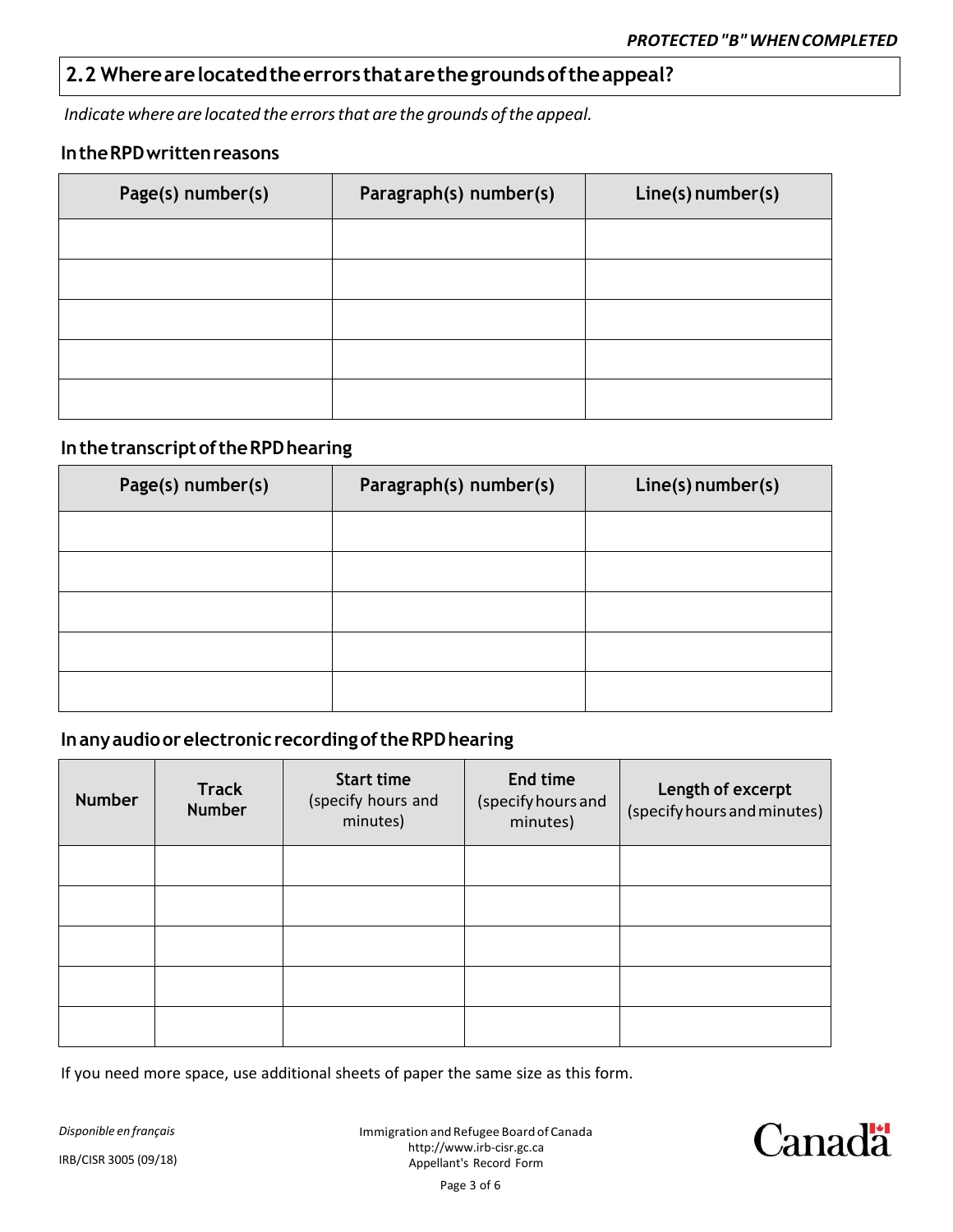### **SECTIONIII: EVIDENCE AND ORALHEARING AT THE RAD**

#### **3.1TheevidencethattheAppellant(s)asktheRADtoadmitasevidenceundersection110(4) of the** *Immigration and Refugee Protection Act* **(***IRPA)***.**

*List evidence and provide full and detailed submissions regarding the information required. For your information, section 110(4) of the IRPA states the following: On appeal, the person who is the subject of the appeal may present only evidence that arose after the rejection of their claim or that was not reasonably available, or that the person could not reasonably have been expected in the circumstances to have presented, at the time of the rejection.<sup>3</sup>*

*All evidence that the RPD accepted as evidence is part of the RPD's record and will be provided by the RPD to the RAD pursuant to rule 21 of the RAD Rules. Consequently, you do not have to list this evidence.*

Name of evidence and a set of the Author Author Control of the Unit Control of the Muslim Author Date (dd/mm/yy)

How does this evidence meet the requirements of section 110(4) of the *IRPA*? How does this evidence relate to the Appellant(s)?

If you need more space, use additional sheets of paper the same size as this form.

*Disponible en français*

IRB/CISR 3005 (09/18)

Immigration andRefugee Board of Canada http://www.irb-cisr.gc.ca Appellant's Record Form Page 4 of 6



<sup>&</sup>lt;sup>3</sup> There may be more than one piece of evidence presented. Consequently, you must provide full and detailed submissions regarding the information required for each piece of evidence presented. Print this page for each piece of evidence.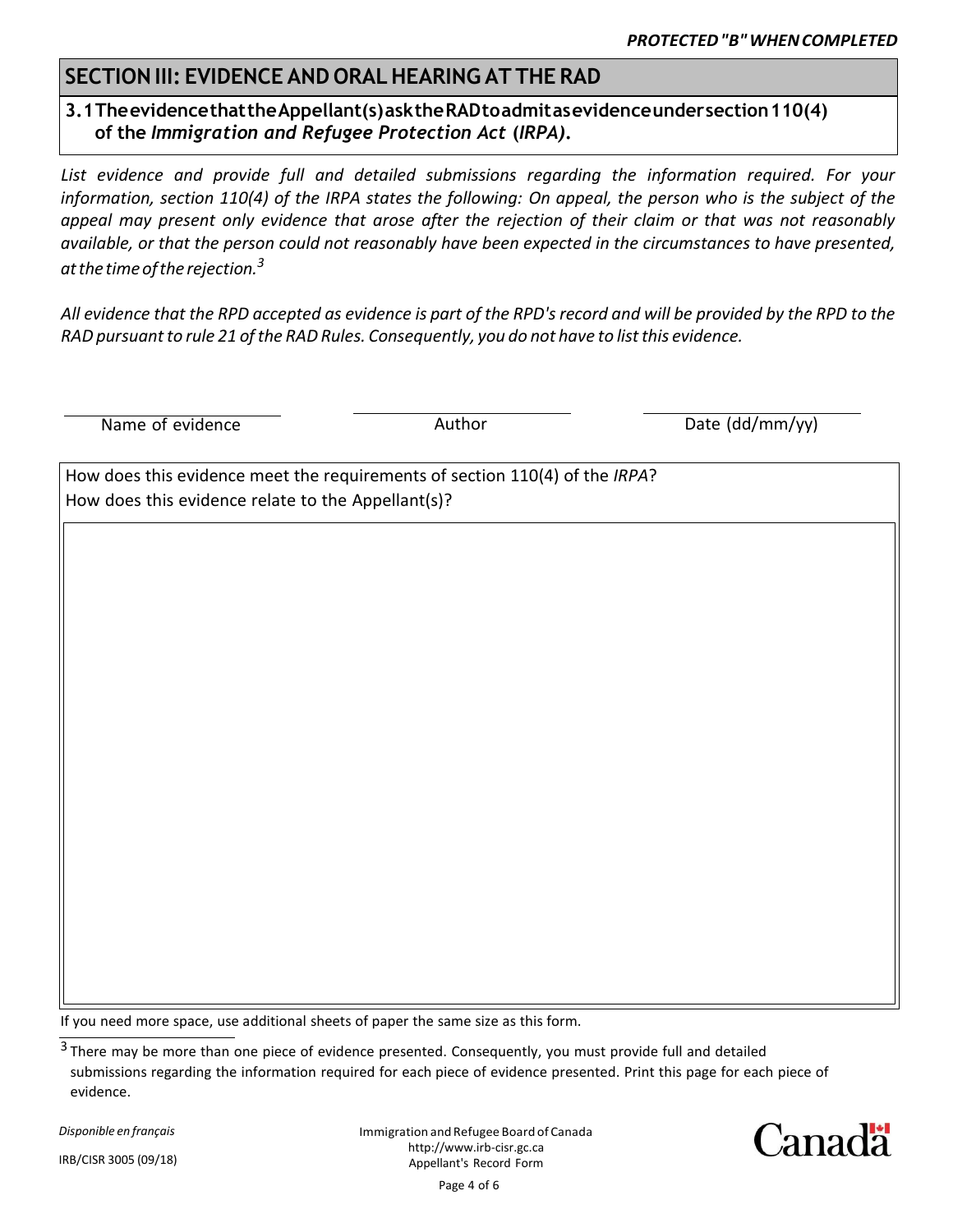#### **3.2ExplainwhytheRADshouldholdahearingunder section110(6)oftheIRPA.**

*Provide full and detailed submissions regarding the information required. For your information, s. 110(6) of the IRPA states the following: The Refugee Appeal Division may hold a hearing if, in its opinion, there is documentary evidence referred in subsection (3)*

- *(a) that raises a serious issue with respect to the credibility of the person who is the subject of the appeal;*
- *(b) that is central to the decision with respect to the refugee protection claim, and*
- *(c) that, if accepted, would justify allowing or rejecting the refugee protection claim.*

How does the evidence mentioned in part 3.1 of the memorandum meet the requirements of section 110(6) of the IRPA?

If you need more space, use additional sheets of paper the same size as this form.